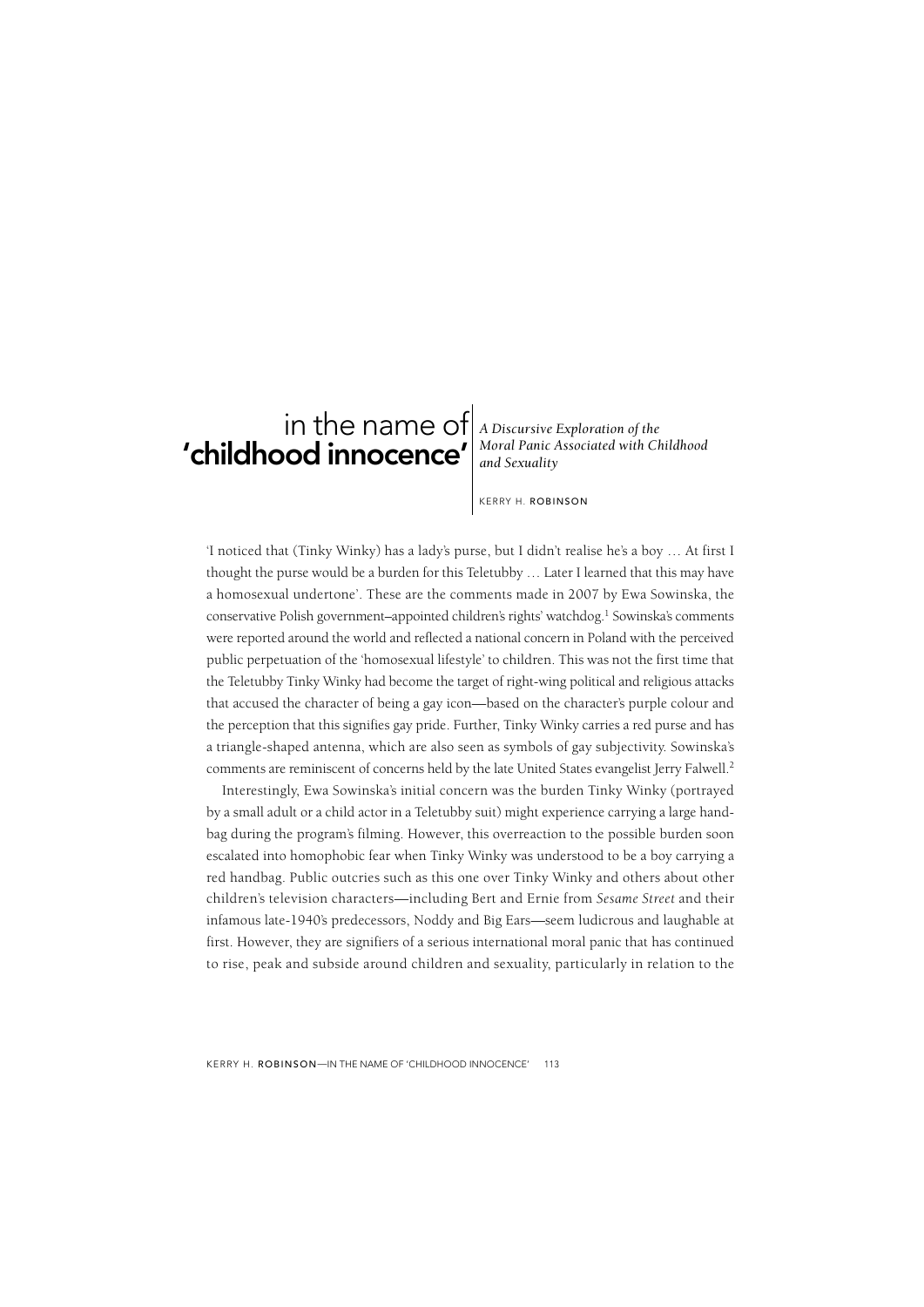child and the figure of 'the homosexual'.3 These children's television characters have been perceived as representing the homosexual, who historically has been discursively constituted as a 'folk devil'. This folk devil is constructed as preying on and corrupting young, vulnerable, 'innocent' children. It is one seen to challenge, through the perceived hedonistic 'homosexual lifestyle', the 'natural' and 'normal' moral social order founded upon the values and practices of the hegemonic heterosexual family. In the Polish example above, Tinky Winky became the 'irrational' public representation of a moral panic. This panic resulted in a 'rational' and directed social and institutiona agenda of 'sexual cleansing' through homophobic violence and the dismissal of gays' and lesbians' civil liberties. That Polish Education Minister Roman Giertych proposed legislation enabling the sacking of teachers who promote the 'homosexual lifestyle', and the banning of 'homo-agitation' in schools, exemplifies this agenda.<sup>4</sup> Such a response is reminiscent of similar political, social and educational responses from early childhood to secondary education—to moral panics associated with children and homosexuality in other parts of the world. An example is the controversial Section 28 of the *British Local Government Act 1988* which stated that a local authority 'shall not intentionally promote homosexuality or publish material with the intention of promoting homosexuality' or 'promote the teaching in any maintained school of the acceptability of homosexuality as a pretended family relationship'.<sup>5</sup> As a result of this clause, teachers feared they would lose their job, or their schools would lose public funding, if they discussed gay issues with students. This had a significant impact on the civil liberties of gay and lesbian students and teachers, and on the educational ethos of a 'duty of care' for all.

This essay critically examines how moral panics are used as a political strategy for maintaining the hegemony of the nuclear family, the sanctity of heterosexual relationships and the heteronormative social order. It focuses on the moral panic associated with children and sexuality, particularly that which is manifested around non-heterosexual subjectivities. The discussion is based on a discursive analysis of media representations of the moral panics that occurred in Australia during the period 2004 to 2006 around the following issues: a *Play School* episode, the *Learn to Include* booklets,6 and the *We're Here* resource. The hegemonic discourses around childhood innocence, sexuality and the construction of the homosexual as folk devil are explored. I show how these discourses are mobilised by right-wing politicians and moral entrepreneurs to strategically instigate a moral panic at critical points in time, in order to reassert conservative values within a heteronormative social order. It is notable that each of the moral panics explored here arose at times when the Australian government was lobbying to exclude legal recognition of same-sex marriages or civil unions. Foucault's concept of the technologies of power provides a useful mechanism through which to examine the role of the media, politicians and moral entrepreneurs in reinscribing the heteronormative status quo and reaffirming the hegemony of the nuclear family.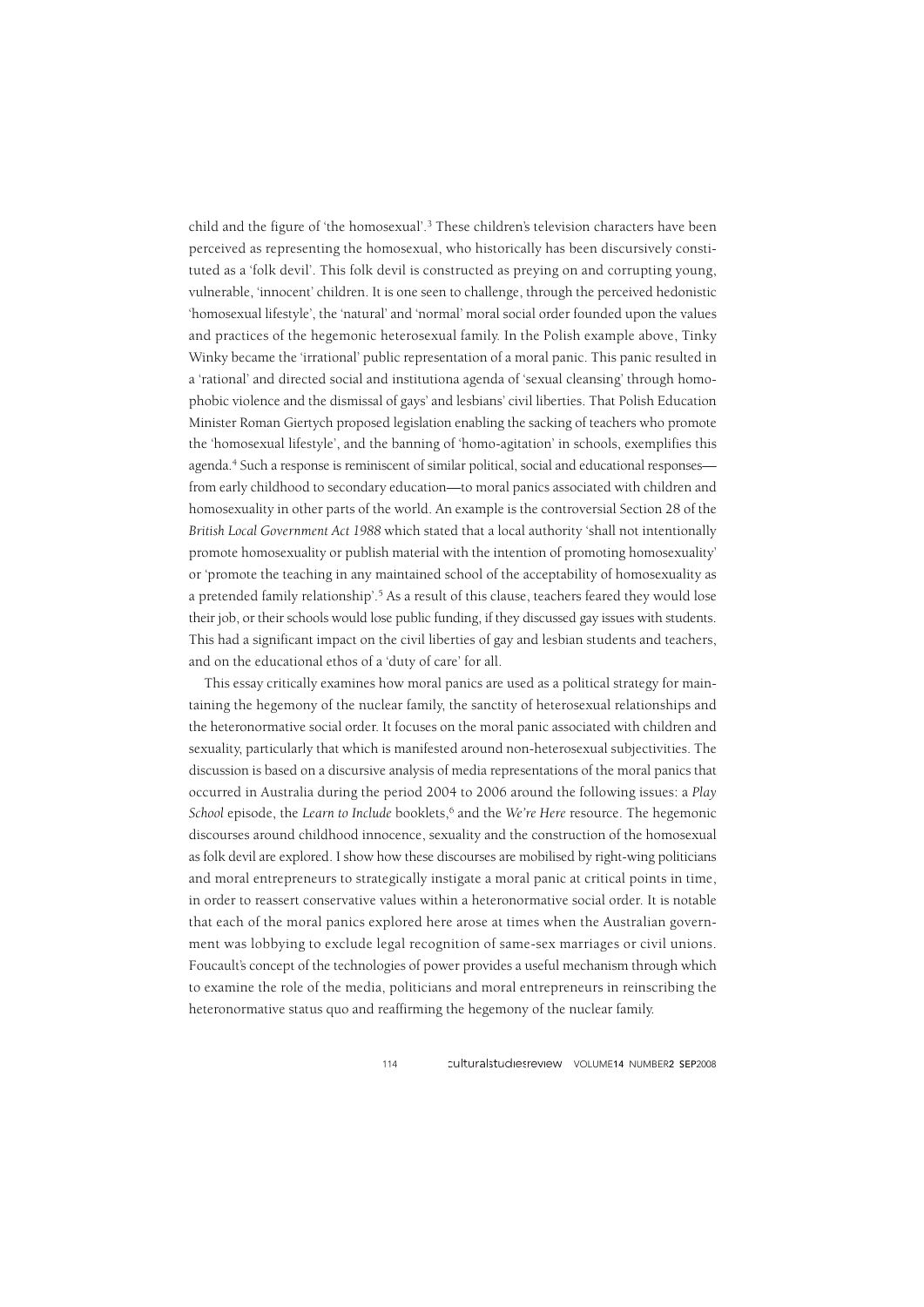Early childhood education is a critical field of enquiry in terms of understanding how this sort of moral panic is not just perpetuated, but also counteracted, by individuals. It is in my roles as an educator of pre-service teachers and as a perceived 'expert' in the area of childhood and sexuality that I have come to experience and know the affects of a moral panic. McRobbie and Thornton point out that counteraction by the expert is a normative part of the process of moral panic.7 Moral panic fosters notions of personal and professional 'risk' in challenging hegemonic discourses, which act as a powerful social control mechanism, maintaining the dominant power relations that operate within cultural binaries such as adult/child, parent/educator, teacher/student, heterosexual/homosexual, familial/extra-familial sexual abuse.

### Childhood, sexuality and childhood innocence —

Understandings of childhood as a natural, universal and biologically inherent period of human development have long underpinned the way that the child has been perceived. However, this hegemonic reading of childhood has recently become the focus of critique by educational and socio-cultural theorists who consider 'childhood' to be a social construction that is experienced in multiple ways across different historical periods of time, geographies, cultures and subjectivities.<sup>8</sup> It is within these new critical readings of childhood that my own work on the relationship between childhood and sexuality is located. To provide some foundation for the arguments I raise in this essay I will here briefly outline the main issues in this relationship, which I have examined in depth elsewhere.<sup>9</sup>

Psychological discourses of child development, such as those espoused by Piaget, underpin hegemonic understandings of 'childhood'. These perspectives perpetuate a view of the 'universal child'—a state of nature—in which understandings of what it means to be a child are viewed to be a shared 'human' experience. Within Piagetian developmentalist theory, children are perceived to proceed through a biologically predetermined set of linear cognitive developments, which correlate with chronological age, to reach the ultimate goal of adulthood—which is signified by the ability to engage in abstract and hypothetical thinking. These discourses constitute the child in opposition to the adult and perpetuate a cultural binary between adult and child. As pointed out above, this perspective has recently been critiqued, particularly because these traditional readings of childhood have been largely founded on fixed, adultcentric, white, Eurocentric, gendered, middle-class values. These readings are challenged by a counter-discourse that argues that meanings of childhood have been constituted and defined by adults, for adults, who thus determine how a child should behave, what a child should know and how and when they should come to know it. Thus, the defining boundary between adults and children, and the ultimate signifier of the child childhood innocence—is a constructed social and moral concept. It is a signifier constituted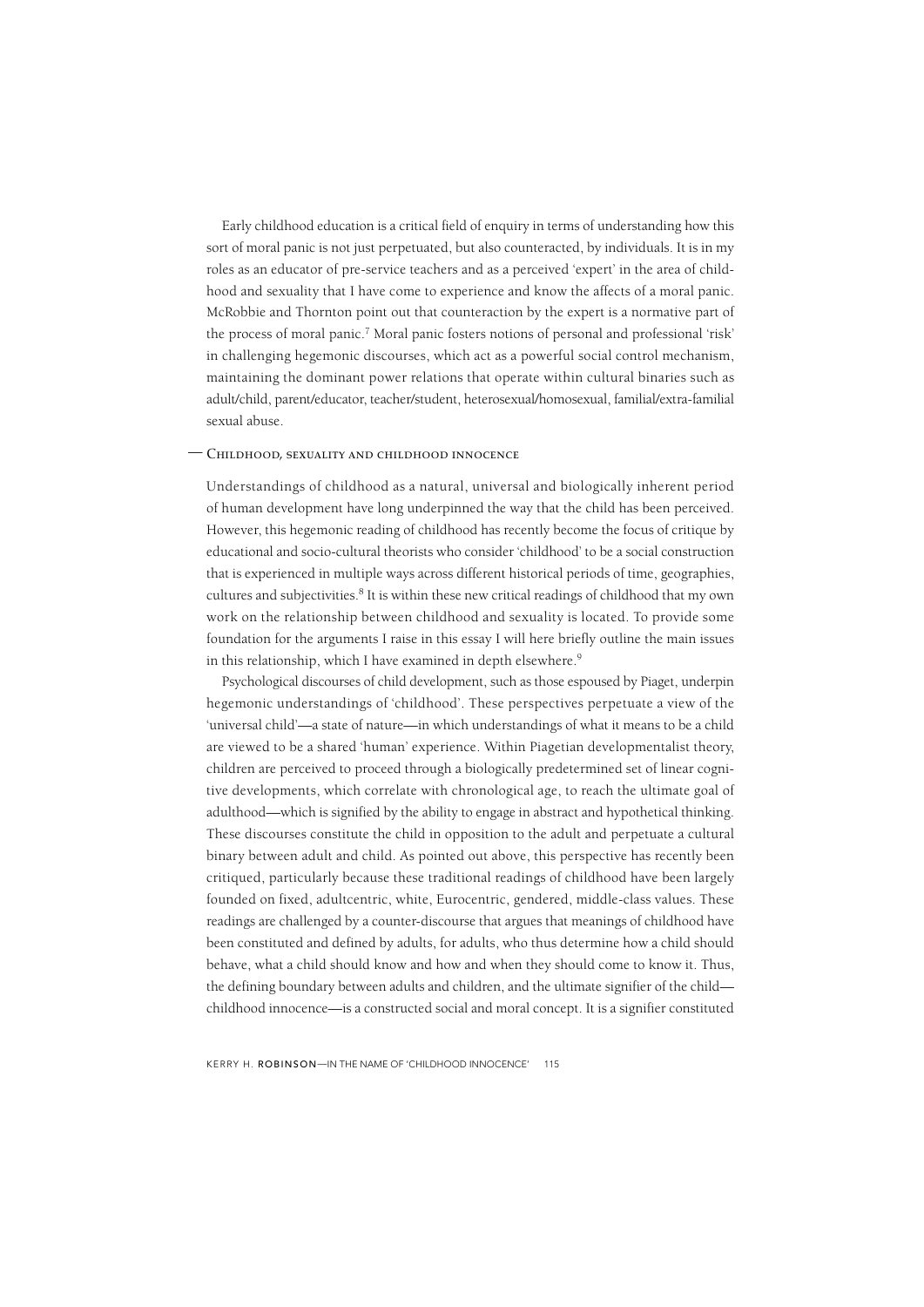in historical Christian discourses and Romantic philosophical writings, such as those of Rousseau and Wordsworth (epitomising the 'age of innocence'), and reflects an adult state of preoccupation with a longing for something lost and forever unattainable. The notion of childhood innocence has continued unabated to define the child and its place in the world today. Any challenge to the sacrosanct concept of childhood innocence generally leads to a heightened level of concern in society.

The notion of childhood innocence has been inherently enshrined within traditional theories of human development, which have also constituted understandings of sexuality. In terms of hegemonic discourses of sexuality, physiological sexual maturity is constructed as a distinguishing point between adulthood and childhood. Sexuality is generally represented as beginning at puberty and maturing in adulthood, correlating with developmentalist theories of the human, which reinforce biologically determined understandings of childhood and sexuality. Children's sexuality within this discourse is read as nonexistent or immature at the most. Thus, sexual immaturity is equated with 'innocence'—considered inherent in the child. Consequently, sexuality becomes the exclusive realm of adults; a space in which children are constructed as the asexual, naive and innocent 'other' and perceived to be vulnerable and in need of protection. Sexuality is narrowly defined by the physical sexual act rather than as an integral part of a person's identity, which is socially constructed and constantly reviewed and renegotiated by individuals, including children, as sexual agents throughout their lives. This point is also articulated by Louise Jackson, who argues that 'the concepts of childhood, youth and adolescence have underpinned the construction of modern sexualities: through their positioning as formative stages in the growth of sexual and self awareness as well as their construction as periods of susceptibility to sexual danger'.<sup>10</sup> There is a permanent state of alert around children, because of their perceived vulnerability to sexual danger. This has intensified since the emergence in the 1980s of child sexual abuse as a major social problem. Children today have become the most 'watched' of all generations, their lives increasingly regulated by adults.

It is important to point out here that as a community we need to be concerned and proactive about children's vulnerability to abuse and exploitation from adults and older children—this is undeniable. However, it is, ironically, in the name of the protection of children (including the protection of childhood innocence) that children's vulnerability and exploitation is actually intensified.<sup>11</sup> This occurs in several ways: through denying children knowledge of sexuality that has become signified as 'adult's only' information, which hinders children becoming aware and competent beings; through the commodification and fetishisation of childhood innocence, which constructs children as erotic and desirable; and through the discursive construction of the sexual predator 'folk devil'—especially 'the homosexual'—as Other. The discursive construction of the sexual predator as 'the homosexual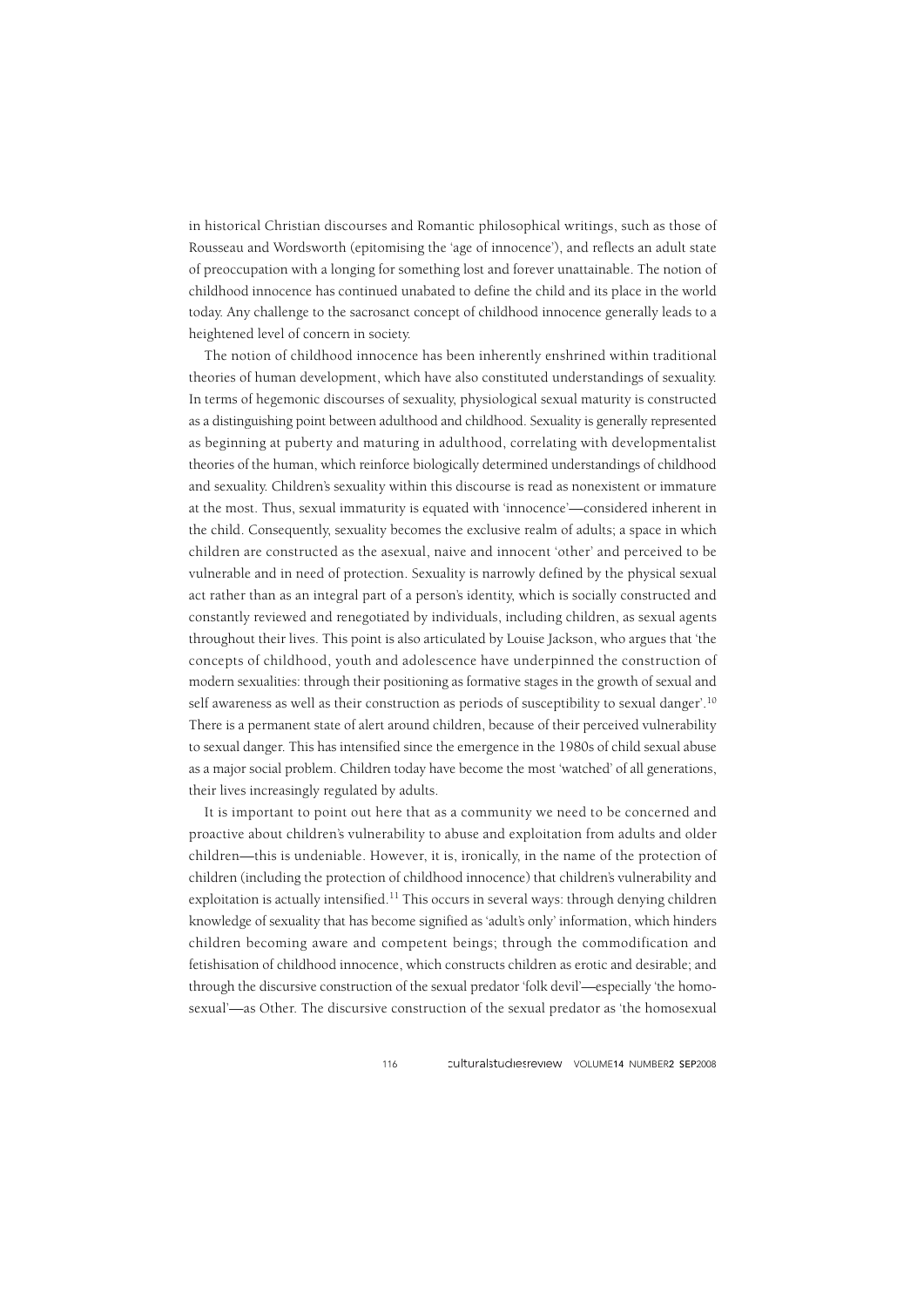Other', provides a critical foundation on which moral panic can be fostered, operating to render invisible the practices of real sexual predators, that is, the 'ordinary' man or woman living in the sacrosanct heterosexual nuclear family.

Childhood innocence and purity have become representations of sexual desire and eroticism; as Kincaid points out, we have culturally manufactured the erotic child.<sup>12</sup> This representation of the child is a commodity exploited in both child pornography and mainstream commercial advertising. The perceived sexual danger to children has been located outside the home and associated with the predatory and psychologically disturbed Other, which is considered to include 'the homosexual'. The current concerns of paedophilia and its links to homosexuality can be traced back to the nineteenth-century desire to 'enforce children's sexual innocence'.13 Paedophilia incorporated the discourse of homosexual abuse of innocent young boys, which was also linked to societal anxieties about male prostitution. The fetishisation of childhood innocence was considered to be a specific quality of the paedophile, constituted through the figure of the predatory homosexual.14 Foucault pointed out that the repressive discourses that were taken up around sexuality in the Victorian era only intensified the focus on the sexual:

The power which thus took charge of sexuality set about contacting bodies, caressing them with its eyes, intensifying areas, electrifying surfaces, dramatizing troubled moments. It wrapped the sexual body in its embrace. There was undoubtedly an increase in effectiveness and the extension of the domain controlled; but also a sensualization of power and a gain of pleasure.15

Kincaid, taking up this Foucauldian position, argues that by 'insisting so loudly on the innocence, purity and asexuality of the child, we have created a subversive echo: experience, corruption, eroticism'.16 Consequently childhood innocence, a contradictory concept constructed by adults for adults, who fear its 'corruption' in terms of loss, has become a focus on which moral panic has been legitimated.

Children, sexuality and 'good old fashioned heterosexual family values': the 'kindy cops' spin a moral panic

In recent years, in Australia and elsewhere in the world, there have been a number of dramatic public moral outcries associated with children and sexuality, especially relating to 'the homosexual' and the child. Not surprisingly, children's early education has become a context in which 'moral entrepreneurs'—those who can access public arenas—have focused their critical attentions and directed their conservative political and social criticisms.17 Schooling is a site where technologies of power operate to perpetuate 'regimes of truth' that uphold the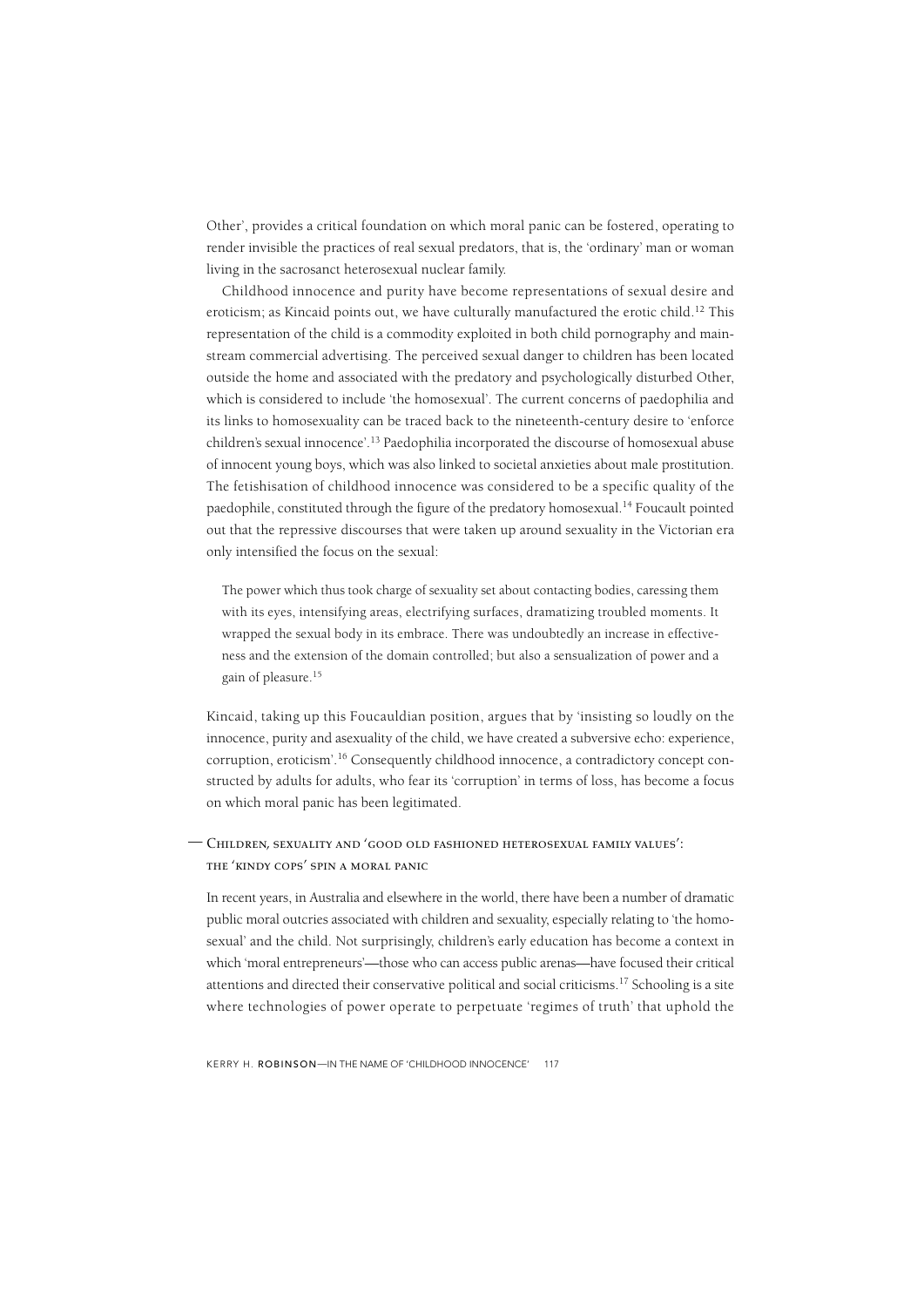hegemonic social, political and moral values of dominant and powerful groups; it is also an unstable site, where differing discourses operate in tension with each other, vying for a position of authority. Because it is compulsory and schools have access to large populations of children for extensive periods of time, over what is considered the critical malleable period of children's moral and social development, schooling is viewed, and feared, by conservatives as a site where more liberal ('politically correct') ideals and values can potentially be aired unabated. Thus, schooling becomes a critical area perceived to require close surveillance to stabilise and reinforce the status quo. Children's learning is generally highly regulated and monitored by adults—teachers, parents and other community members.<sup>18</sup>

The public panic around Tinky Winky in Poland is an example of the close surveillance of children's early educational experiences and the use of moral panic to maintain the hegemony of heteronormative values that have become commonplace. Other critical examples of this process occurring in Australia can be seen in the *Play School* saga (2004), the *We're Here* booklet incident (2005) and the Tillman Park Child Care Centre controversy (2006), which are discussed in the following section. Each of these examples is also related to fears that young children's learning might be transgressing what is generally considered appropriate and 'normal' knowledge for minors, thus potentially compromising their childhood innocence. Each incident involved the perception that young children were being taught about the 'homosexual lifestyle' in preschools. The discourses associated with such public moral outcries are often those constituted and perpetuated by a small group of conservative individuals, who seize the moment, utilising particular media and political resources to gain public attention for an incident. These individuals largely exaggerate, sensationalise and distort the 'facts' about the issues at hand—all the main ingredients of a moral panic. Each of these controversies is best viewed in terms of Watney's framework for understanding moral panic associated with representation, discourse and the Other—particularly in terms of queer subjects. Watney highlights the multiplicity of institutional regulations and controls operating at the everyday endorsement of ideological norms that work to exclude queer subjects.19 Such incidents become sites of 'local intensification' or 'the current front line', rather than the sudden, unpleasant and unexpected developments perceived in the works of McRobbie and Thornton.20 The incidents gain momentum, turning into dramatic public debates at salient political points in time and when cherished values are seen to be threatened by a group of identifiable people, or the 'evil Other', who need to be stopped. The process causes communal anxiety. This form of moral panic, though expected and anticipated, can still have a sense of suddenness, and can be as unpleasant as the form identified by McRobbie and Thornton, severely affecting those caught in its fallout each time it peaks. In fact, the accumulation of the effects of these incidences can ultimately lead to immobilisation and total withdrawal from the debate.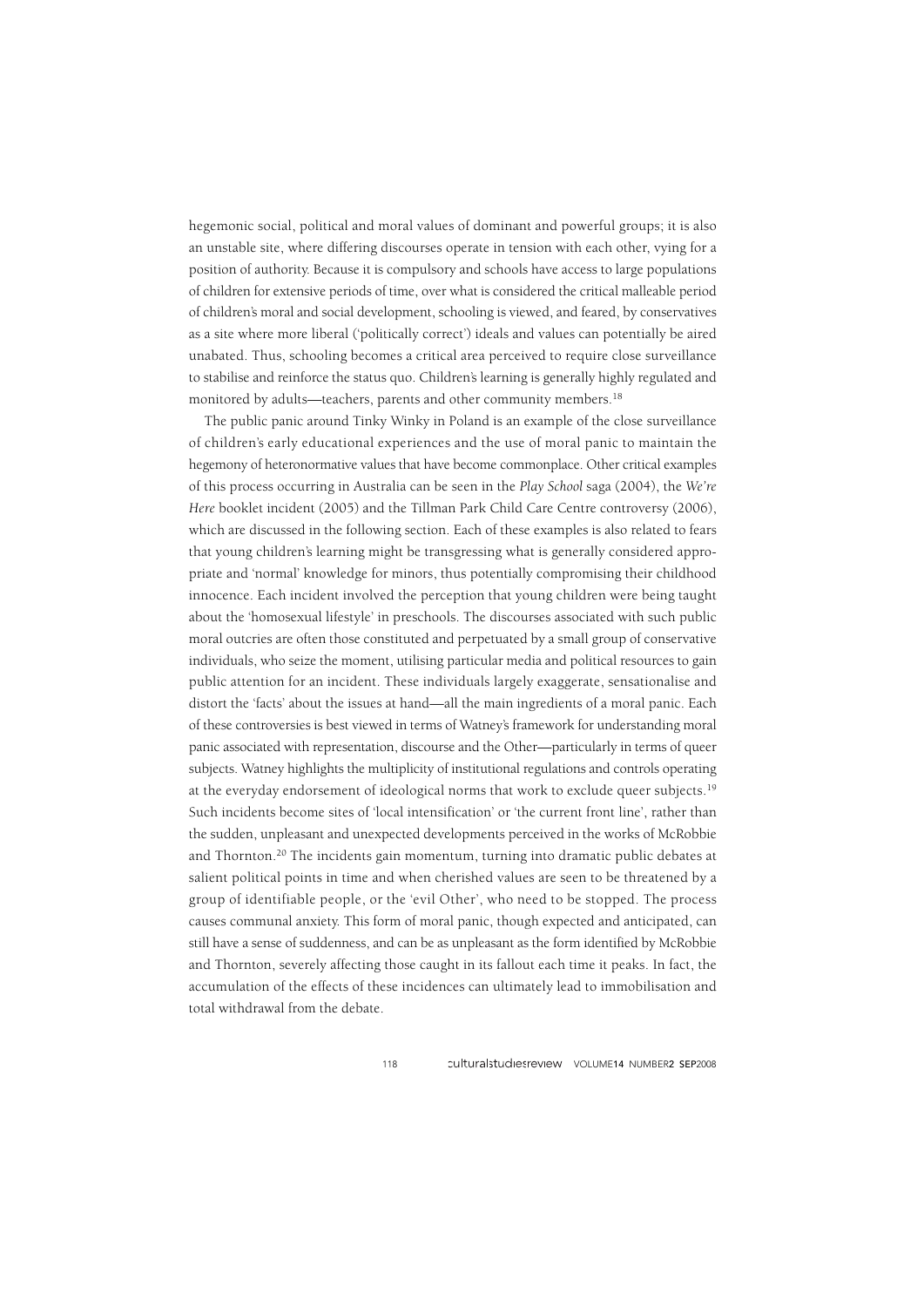*Play School* is an Australian Broadcasting Commission (ABC) television production and the longest running children's program in Australia. It has screened for two half-hour periods (starting at 9.30 am and 3.30 pm) every weekday since 1966. Each episode of *Play School* includes a 'through the window' film about thirty seconds long, which aims to reflect the diversity of the contemporary world. Various activities and segments follow the film. The episode that sparked a prolonged public moral panic in 2004 made reference to lesbian mothers. In the 'through the window' segment there was an image of two young girls at an amusement park, with two women waving and smiling at the girls; the voice-over in this scene features one of the young girls saying, 'I'm Brenna. That's me in the blue. My mums are taking me and my friend Meryn to an amusement park.' At this point, the film ends and the show moves on to other activities that have no relevance to the segment.

Interestingly, this was not the first time this particular episode of *Play School* was shown. The first screening occurred a year earlier and received one complaint, but did not attract any media attention. However, the second screening in 2004 resulted in a major media and political backlash and a community frenzy that lasted many weeks. One journalist, Amanda Meade from *The Australian*, aptly pointed out that the *Play School* saga highlighted 'three elements that conservatives love to hate: the ABC, gays and political correctness'.21 The escalation in panic associated with children and 'the homosexual' was not just evoked by a fear of children learning about the 'homosexual lifestyle', but was fed and perpetuated by national political events, involving high-profile Australian politicians. The second screening of the *Play School* episode occurred when the federal government was introducing a bill to parliament to amend the *Marriage Act 1961* to exclude gay and lesbian marriages. Then prime minister, John Howard, took advantage of the strong media profile sparked by the episode, and the intensified climate of homophobia and heterosexism stemming from the public debate, to publicly campaign to reassert the hegemony of marriage as strictly heterosexual. He claimed the issue to be a matter of urgency because of community concerns that the sanctity of marriage was threatened (concerns which were not substantiated). Simultaneously, he was championing changes to antidiscrimination legislation that would enforce motherhood as a right only for heterosexual, married women.

Howard was successful in winning majority bipartisan support for the bill, which was passed in August as the *Marriage Amendment Act 2004*. <sup>22</sup> This amendment redefined marriage as 'the union of a man and a woman to the exclusion of all others, voluntarily entered into for life', as well as excluding recognition of all same-sex marriages legally entered into in other countries. Right-wing politicians and lobby groups, dubbed the 'kindy cops', used the controversy around the *Play School* episode to spin the discourse that the ABC was attempting to 'soften' up the public for the debate about gay marriage.<sup>23</sup> However, the focus of their political spin-doctoring, aimed at reinforcing the status of gays and lesbians as folk devils,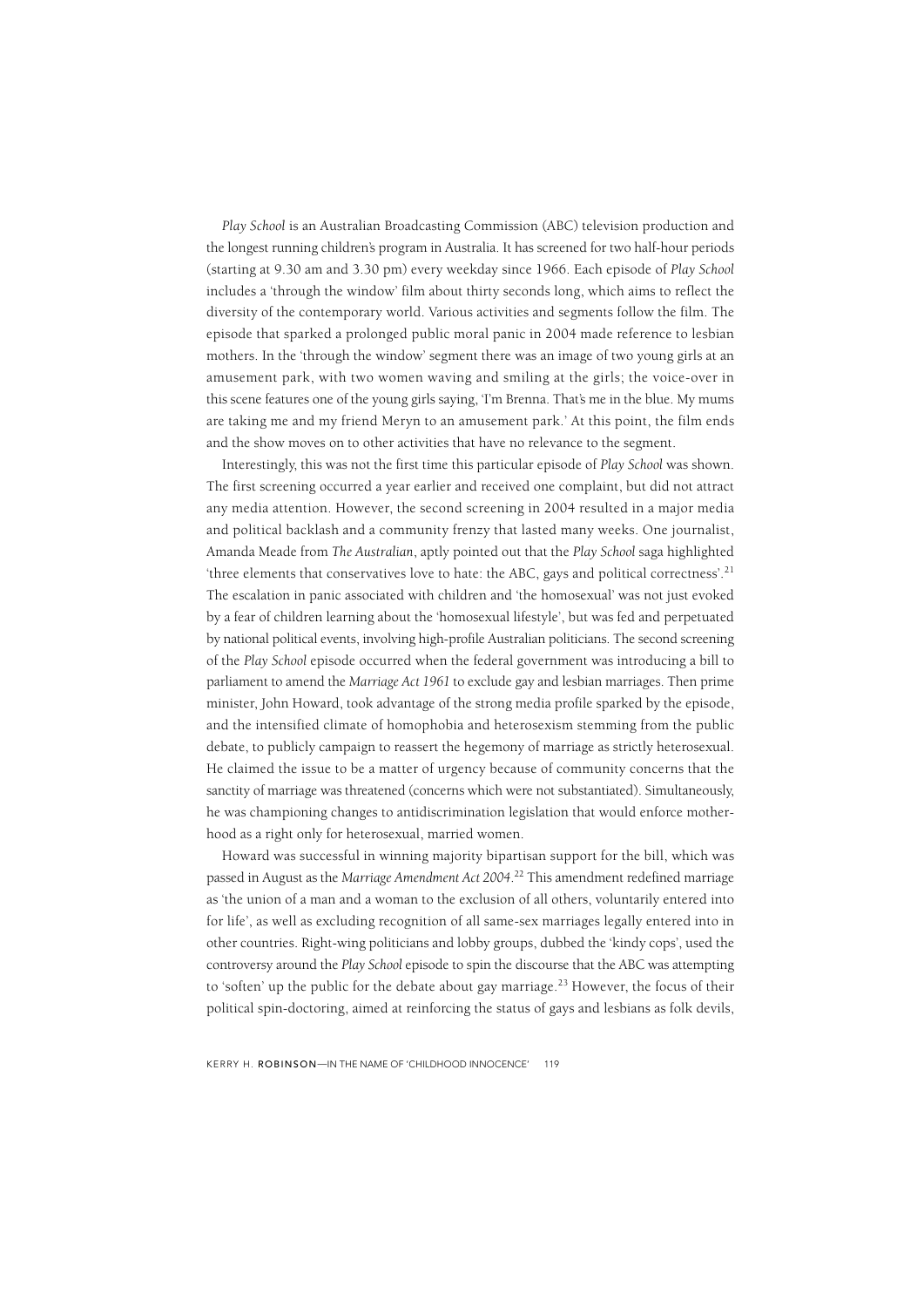was that *Play School* had been infiltrated by minorities who were unabashedly exposing young children to the 'homosexual lifestyle' and indoctrinating preschoolers with political correctness. Additionally, the ABC was accused of using taxpayers' money to push their own social, political and moral agendas on young, 'innocent' children, influencing them to see homosexuality as a legitimate alternative to heterosexuality. The *Play School* controversy is a significant example of how moral panic can be used as a strategy in fear mongering at critical political points in time. The Howard government skilfully used moral panic around the vulnerability of children to reassert the heteronormative social order. Supported by rightwing individuals, the government successfully maintained the exclusivity of marriage for heterosexuals and reinforced the sanctity of the nuclear family.

The Australian Family Association spokesman, Bill Muehlenberg, who was a particularly vocal 'moral entrepreneur' during this debate, was 'outraged' that *Play School* did not issue a warning prior to screening the segment in question and was concerned that it pushed a social agenda that perpetuated the discourse that all relationships were equal and that there was nothing special about heterosexual parents and their families.<sup>24</sup> Previous episodes of *Play School* that had rarely, if ever, raised public concern, focused on a range of contemporary social issues associated with family diversity, particularly related to ethnicity. However, 'alternative lifestyles' related to sexual preferences were perceived to be far removed from 'reasonable' boundaries of acceptable acknowledgements of socio-cultural diversity for young children.25 This perspective was similarly espoused in other public discourses and prevailed in letters to the editor in various newspapers; some letter writers considered the *Play School* episode to be 'depraved' and not a true reflection of 'reality'. Equating homosexuality with a list of antisocial lifestyles, one person wrote:

The ABC is being disingenuous when it says *Play School* must represent the range of Australian families. For example, I do not recall episodes displaying parents who are heavy drinkers or smokers or gamblers (all legal, and more popular than the other lifestyle choice being discussed).<sup>26</sup>

The discourses of parental rights, children's rights and childhood 'innocence' were commonly mobilised by politicians and other conservative individuals and lobby groups throughout the debate. The dominant discourse—that it is a parent's right to determine what knowledge their children should have and when they should receive it—intersected with other discourses that uphold that children's rights need to be protected from minorities pushing their own agendas on 'vulnerable and innocent children'.<sup>27</sup> This perspective was reinforced in another letter to an editor, the writer commenting: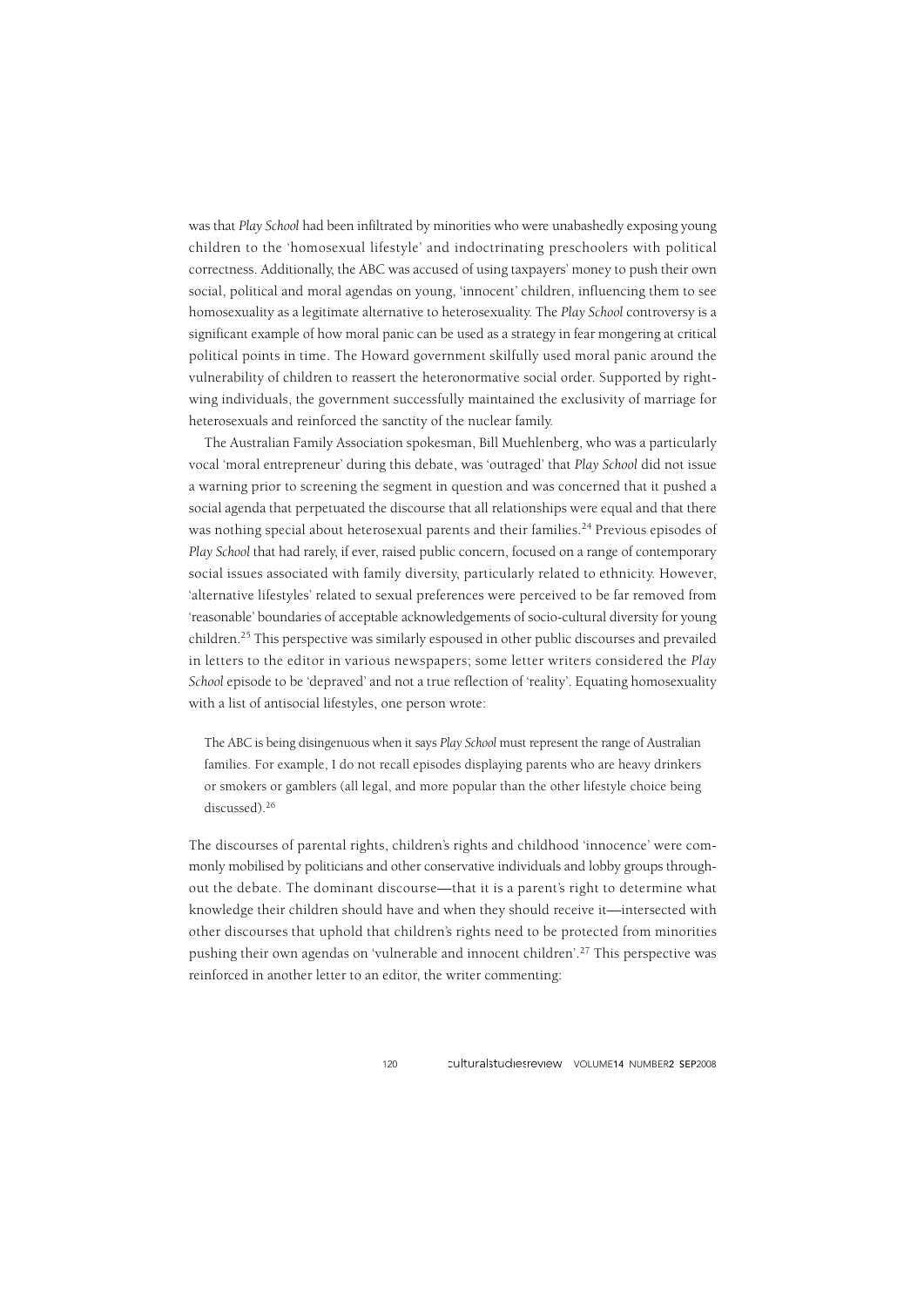Shame on you *Play School*—taking away our children's innocence. You have placed adult themes before innocent eyes and removed a parent's right to introduce social issues to their children at the appropriate time. Generations of preschool children have enjoyed watching *Play School*, but your reputation has been damaged by this shallow attempt at social engineering.28

The discourse of childhood innocence was a critical foundation for right-wing arguments in this public debate and was reinforced through developmentally appropriate practice (DAP), stemming from psychological developmentalist theory, as outlined earlier. Exposing children to knowledge about families headed by gay and lesbian parents is regarded as developmentally inappropriate. Communications Minister Daryl Williams commented that the 'Government believed parents expected a program like *Play School* to deal with issues that were appropriate for the age of its audience'.29

As argued previously, the binary power relationship between adult and child, combined with other discourses of the child and developmentalist perspectives, has underpinned the construction of certain knowledge as 'adults only'.30 Sexuality is considered an 'adults only' site of knowledge, from which children, perceived to be 'too young' to understand such knowledge, should be protected through the denial of access. This misconception denies the fact that children encounter knowledge about sexuality in their everyday lives through the media and interaction with peers, and some through queer family members and friends. The presumption that children are asexual, 'too young' and 'too innocent' to understand sexuality is contradicted by the fact that the construction of heterosexuality and heterosexual desire is integral to children's everyday experiences, including their early education.<sup>31</sup> For example, children's literature and games constantly reinforce a heterosexual narrative. As I have argued elsewhere, this 'process of heterosexualisation continues largely unabated, only acknowledged when it is perceived to not be working effectively, that is, when the boundaries of compulsory heterosexuality seem to be transgressed, when children's hetero-gendered constructions seem to be unacceptably and inappropriately slipping beyond the norms'.32 Significant numbers of children are living in families headed by gay, lesbian, bisexual, transgender or queer parents; interestingly, their rights were not acknowledged at all in this public debate. As Mayall argues, 'Children's lives are lived through childhoods constructed for them by adult understandings of childhood and what children are and should be'.33 Echoing these sentiments, the ABC's children's programmer, Claire Henderson, denied there was any focus on any social issue in the episode and pointed out that 'any such constructions are adult constructions'.34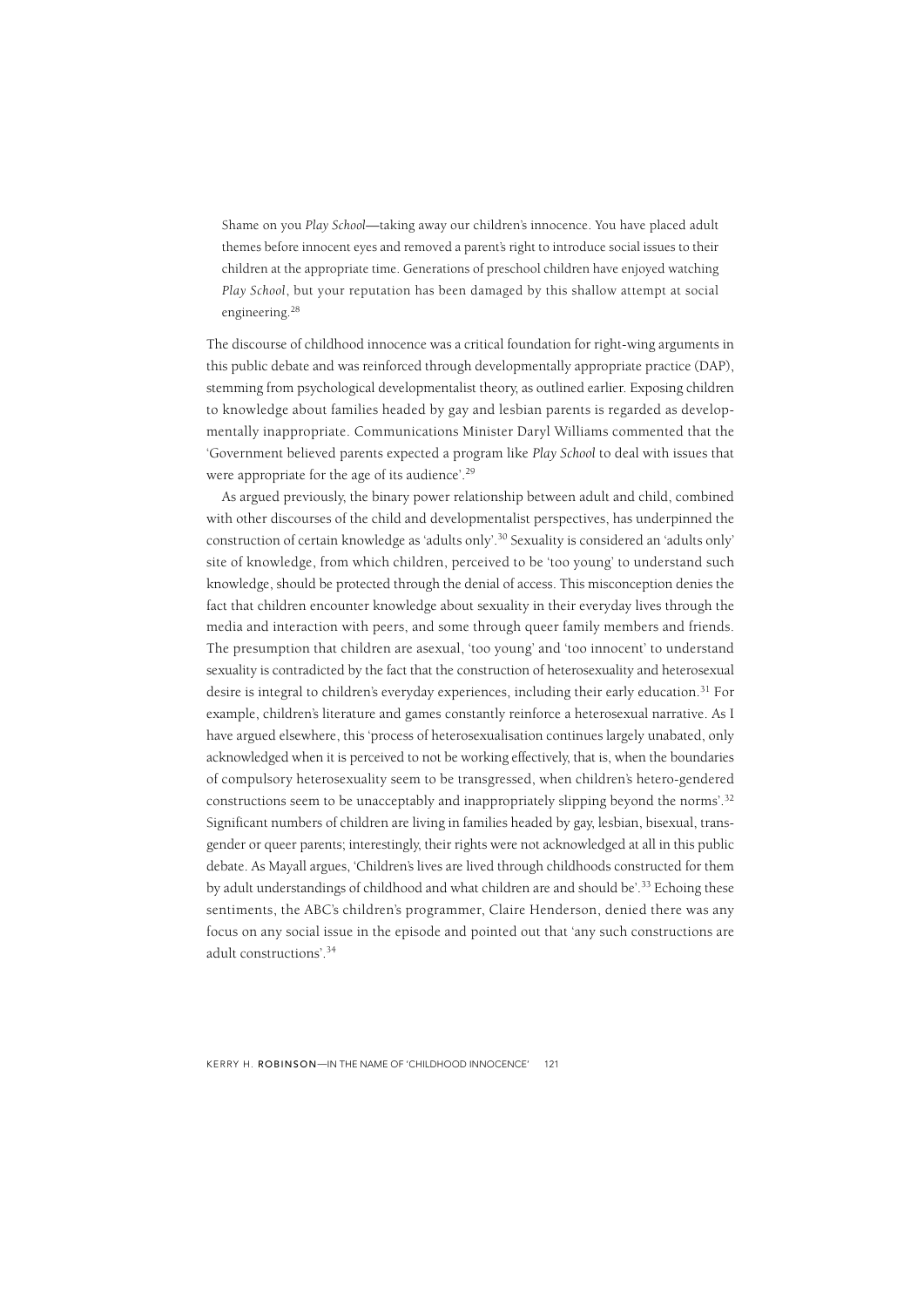McRobbie and Thornton point out in their analysis of moral panic that there are actually a diversity of voices that contribute to the debate at these times, and that 'folk devils' do fight back, gaining access to some mainstream media and developing their own media sources.35 The 'expert' also plays a critical role in providing different opinions, often perpetuating counter-discourses to those upheld by the government or other conservative individuals or groups. In the *Play School* controversy, some newspaper editorials and letters to the editor did reflect more supportive and positive responses to the screening of diverse family relationships, including queer families, in children's shows. An editorial in the *Age* made the following comments:

This program, a favourite with generations of Australians, has long striven to cultivate the notion of this country as a diverse and caring community. In this respect, its reflection of a multiplicity of parent–child relationships is arguably closer to reality than the ideal espoused by the Government ministers … The permutations of parent–child relationships are many. That won't be news or reason for angst to many children, but it is politicians, not children, who are upset by the *Play School* episode.36

This perspective was further supported by more left-wing political discourses, such as those espoused by the Australian Democrats. Brian Greig, an Australian Democrat, indicated that the ABC had a mandate to reflect modern life and culture, commenting, 'Gay and lesbian taxpayers, who pay their eight cents a day to the ABC, have a right to have their family structure seen in local content just like everybody else'.37 The civil rights of queer families, including those of young children living in these families, was a discourse that tended to remain marginalised in this public debate, with very few political representatives of any political persuasions taking it up as an important social justice issue.

Since the *Play School* controversy there have been several other significant 'local intensifications' or 'sites of the current front line' associated with the continuous moral panic related to 'the homosexual' and the child. They have continued to shift, rise and submerge with conservative social and political agendas. In 2005 in the Australian state of Victoria, the Australian Family Association, campaigning against the recognition of same-sex families, used conservative media sources to target *We're Here*, a booklet that provides strategies for counteracting homophobia and heteronormativity in early childhood education. The development of the booklet was funded by a City of Darebin community grant and supported by the Free Kindergarten Association (FKA) Children's Services, a state and federal governmentsponsored organisation. Using the same political rhetoric that he used in the *Play School* controversy, Muehlenberg slammed the booklets as 'propaganda designed to brainwash children', produced with taxpayers' money. Additionally, he commented that the 'idea that same-sex couples are on par with a mum and dad family is a real assault on children'.<sup>38</sup>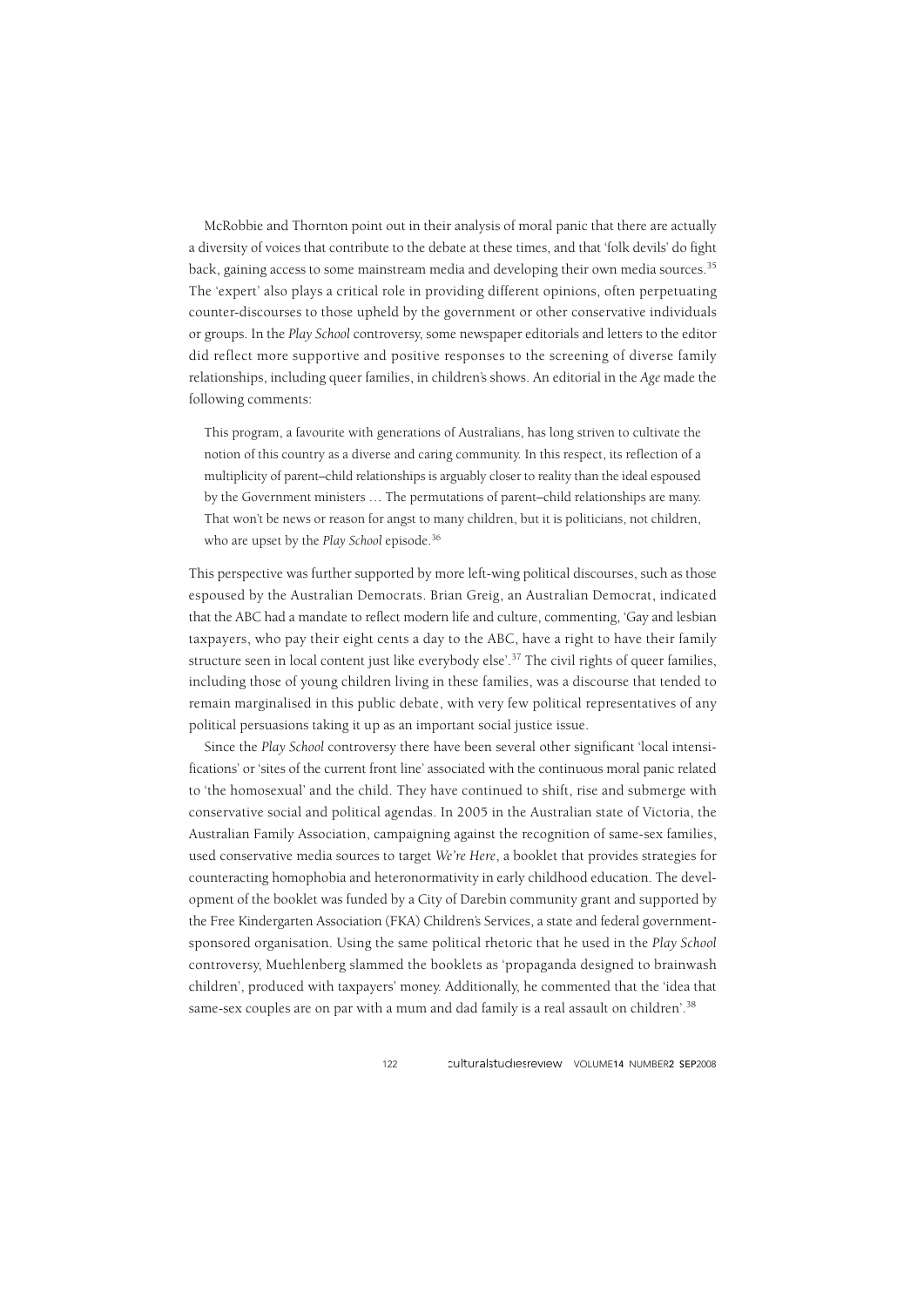However, the most extensive public debate since the controversial *Play School* episode occurred in 2006 over the use of anti-homophobia resources developed for educators working with young children. This new controversy centred on the use in early childhood centres of a series of children's booklets titled *Learn to Include*. The series, funded by the New South Wales Attorney-General's Department, represents same-sex families in a range of everyday domestic contexts and is aimed at increasing young children's awareness of same-sex families in order to reduce homophobia. The moral panic surrounding these booklets was sparked by the public acknowledgement that early childhood centres, managed and funded by a city council in the inner-western suburbs of Sydney, were using the *Learn to Include* booklets with toddlers and young children. Like the *Play School* saga, this new media frenzy was dramatic, highly emotive and seemed to emerge 'out of the blue', but was in fact also politically very timely. This panic was not sustained with the same level of intensity that was associated with the *Play School* episode and was virtually over in a week. The debate arose in May 2006 at a time when the Australian Capital Territory (ACT) Legislative Assembly voted to introduce civil unions for same-sex couples. However, the federal government, headed by John Howard, moved quickly to quash the civil union bill through utilising the powers of the Governor-General to disallow it. Under the ACT Self-government Act, the Governor-General has the right to disallow a law passed by the Legislative Assembly within six months of it coming into effect. The federal government upheld that the civil union bill contravened the federal *Marriage Amendment Act 2004*.

### — MORAL PANIC AS POLITICAL STRATEGY

Sean Hier's work on moral panic is critical for understanding this phenomenon as a political strategy of social ordering in a society challenged by and changing through processes of globalisation and through increasing awareness and articulation of identity politics. To repeat McRobbie and Thornton's point, folk devils do fight back. In the ten-year period leading up to the moral panics of 2004 to 2006, significant gains were being made globally in relation to the recognition of same-sex marriages (in the United Kingdom and Canada, for example), of queer families, of single women's access to reproductive technologies and of the need to educate young children about family diversity, including the existence of queer families. All contributed to challenging the current hegemonic heteronormative social order. Hier, in his discussion of the heightened sense of moral panic in a risk-conscious society, commonly associated with the uncertainties of late modernity, comments that there has been a 'process of convergence, whereby discourses of risk have conjoined with discourses containing a strong moral dimension'.<sup>39</sup> Citing Bauman's arguments, Hier points out that 'throughout modernity the quest to establish a sense of existential security—community—has come at the expense of the de-legitimation of the Other: the criminalized, gendered or stigmatized'.<sup>40</sup>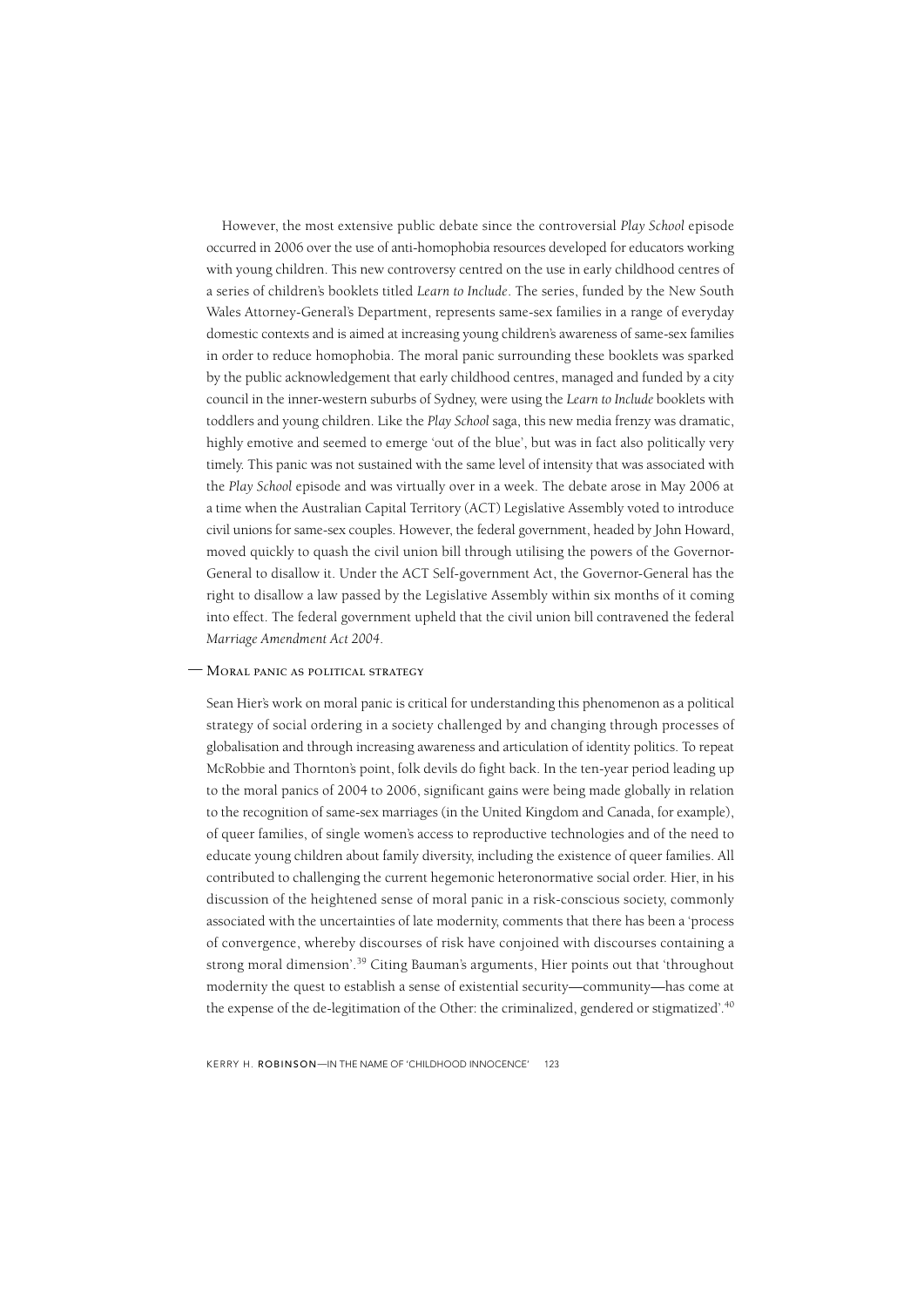Queer identities can be seen to be a state-constructed threat to this sense of security or community. However, as Hier argues, 'while appearing on the surface to be constructions of the state, enemy stereotypes must be understood to originate with, or emerge from, everyday cultural stereotypes of the stranger'.<sup>41</sup> In relation to this heightened sense of risk consciousness, insecurity and moral judgements, aligned with the process of Othering, Hier concludes that 'as anxieties endemic to the risk society converge with anxieties contained at the level of community, we should expect a proliferation of moral panics as *an ordering practice in late modernity*'.42 The proliferations of moral panic associated with children and queer sexualities can be viewed as primarily operating as an'ordering' and regulating practice in society.

The discussion in this last section focused on the dominant discourses around children and queer sexualities that are continually mobilised by conservative politicians and lobby groups when it suits their social, moral and political agendas. The *Play School* controversy, Tillman Park Child Care Centre's use of the *Learn to Include* booklets, and the *We're Here* resource were all manipulated to fuel a moral panic in order to fulfil the Howard government's political agenda of social ordering—the social and legal reassertion of the superiority and sanctity of heterosexual relationships and the reconstitution of the non-heterosexual as the Other. On and off during the period from 2004 to 2006, the sanctity of the heterosexual family, marriage, childhood innocence and 'political correctness' became major discursive sites of moral panic within this agenda. Within this moral panic, old folk devils—the homosexual paedophile and the potential recruitment of innocent and vulnerable children to the 'homosexual lifestyle'—were utilised in the process of Othering. The heterosexual nuclear family, which is constituted as the only normal, stable, successful and Christian way of living family life, operates, in Foucault's terms, as a regime of truth, through the way that it is supported, normalised and regulated by other social and political institutions, and through the practices of individual subjects. Queer families are perceived as a threat to the stability of the nuclear family and to the society it underpins. It is through queer families and relationships that different performances of family, sexuality and gender are made possible challenging and disrupting the hegemony of heterosexual subjectivity and relationships. This challenge results in a heightened level of concern from conservative groups and individuals who resort to igniting and fostering moral panic in order to reassert their own values and power.

## — Moral panic-noia: the impact of moral panic on early childhood education and educators

Not only are children's daily lives subjected to strict surveillance and regulation as a result of the heightened concern, or moral panic, around their potential vulnerability to sexual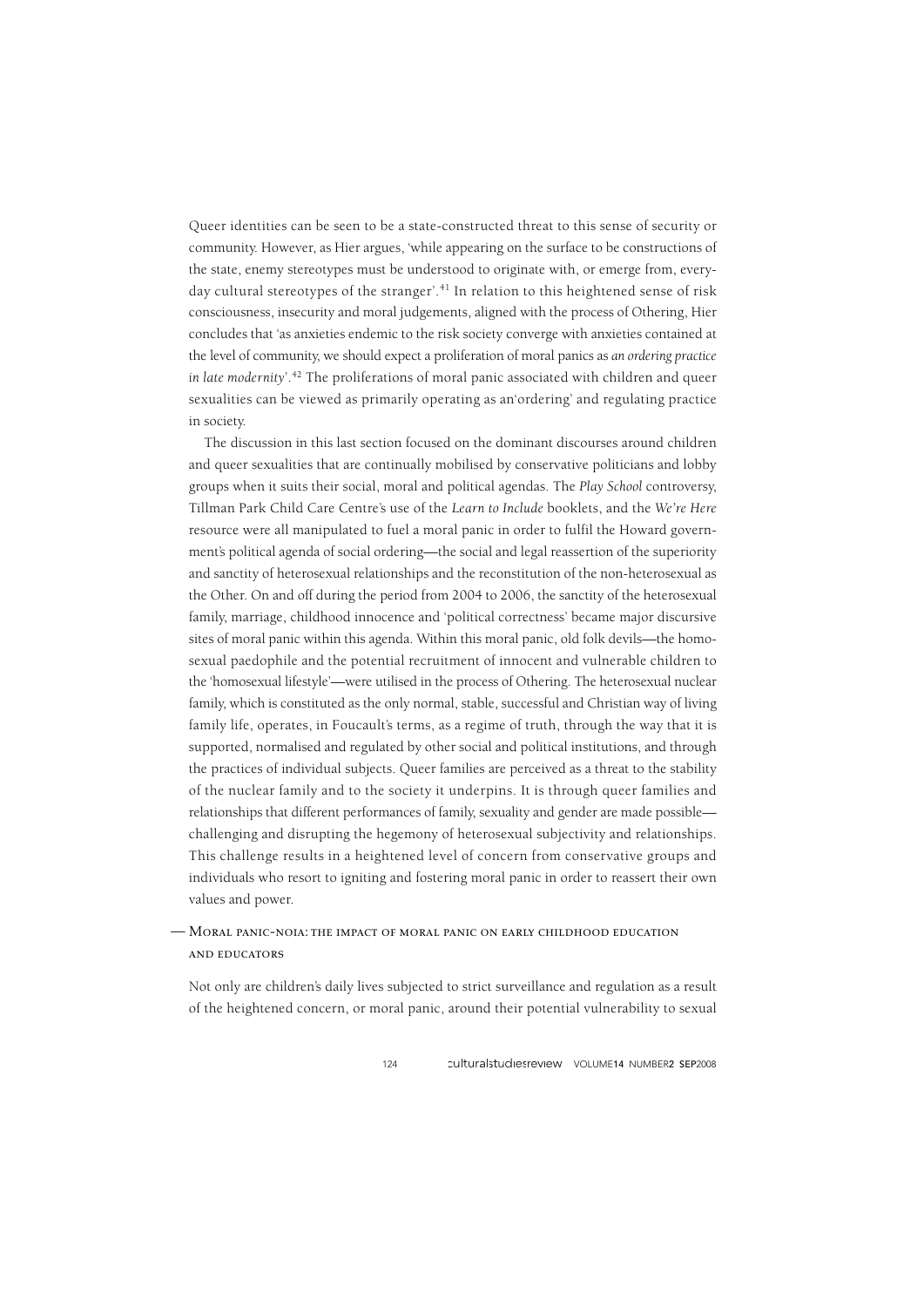danger from the stranger, especially 'the homosexual folk-devil', but their early school years have become a site to which these fears and concerns are also directed. In both contexts, the concept of childhood and the construction of knowledge perceived appropriate for children are hotly debated and have become highly regulated issues on political, legal, moral and social grounds. As a consequence, the field of early childhood education more broadly has become the focus of public and internal institutional scrutiny and surveillance. This is a result of regulatory technologies of power that operate to 'protect' the child from sexual predators and to stabilise and reinforce binary categories of the adult and child, while at the same time reinforcing heteronormative relationships and practices perceived to be under threat. This process has had significant effects on individuals, as well as on institutional policies and practices in children's early schooling years. Moral panic, with its dramatic fearmongering, personalised public castigations, exaggerated stereotyping and mythologising of the folk-devil, is often successful in immobilising individuals and institutions. Those who challenge heteronormativity and the social order become the targets of right-wing wrath or get caught in the extensive fall out, on the peripheries of such public debates.

Since the 1980s, early childhood classrooms have become precarious spaces, seen as potentially dangerous and threatening to children. This is largely the result of an international moral panic fueled by numerous claims of satanic ritual abuse and other forms of child sexual abuse.43 This panic is exemplified by the highly publicised Cleveland case in the United States and the Mr Bubbles case in Australia.<sup>44</sup> Though most of the claims of sexual abuse and satanic ritual abuse relating to these cases were never substantiated, they significantly contributed to the strict regulatory practices operating in many early childhood education settings today. The links between paedophilia and 'the homosexual' proliferated during these moral panics, with early childhood settings viewed as potential sites of sexual exploitation and recruitment of young children to the 'homosexual lifestyle'.45 Moral panic incorporates extreme views and has generally resulted in extreme counter-reactions from policy makers and regulators. Many preschools, kindergartens and child-care centres have become sites of paranoia and panoptic surveillance; they incorporate strict regulations determining which, when, how and how often, adults can touch children; which and how many workers are present when children's nappies or clothes are changed or when children are taken to the toilet. In some cases, children's privacy is compromised for 'their own safety' through the removal of toilet doors, so they can be observed at all times. Some settings have taken up 'no touch' policies.<sup>46</sup> In terms of the early childhood curriculum, or institutional policies and practices, there is a prevalent fear of parental and community backlash if gay and lesbian family issues are included in social justice agendas related to family diversity; or if inclusive policies and practices are incorporated into daily institutional and pedagogical practices; or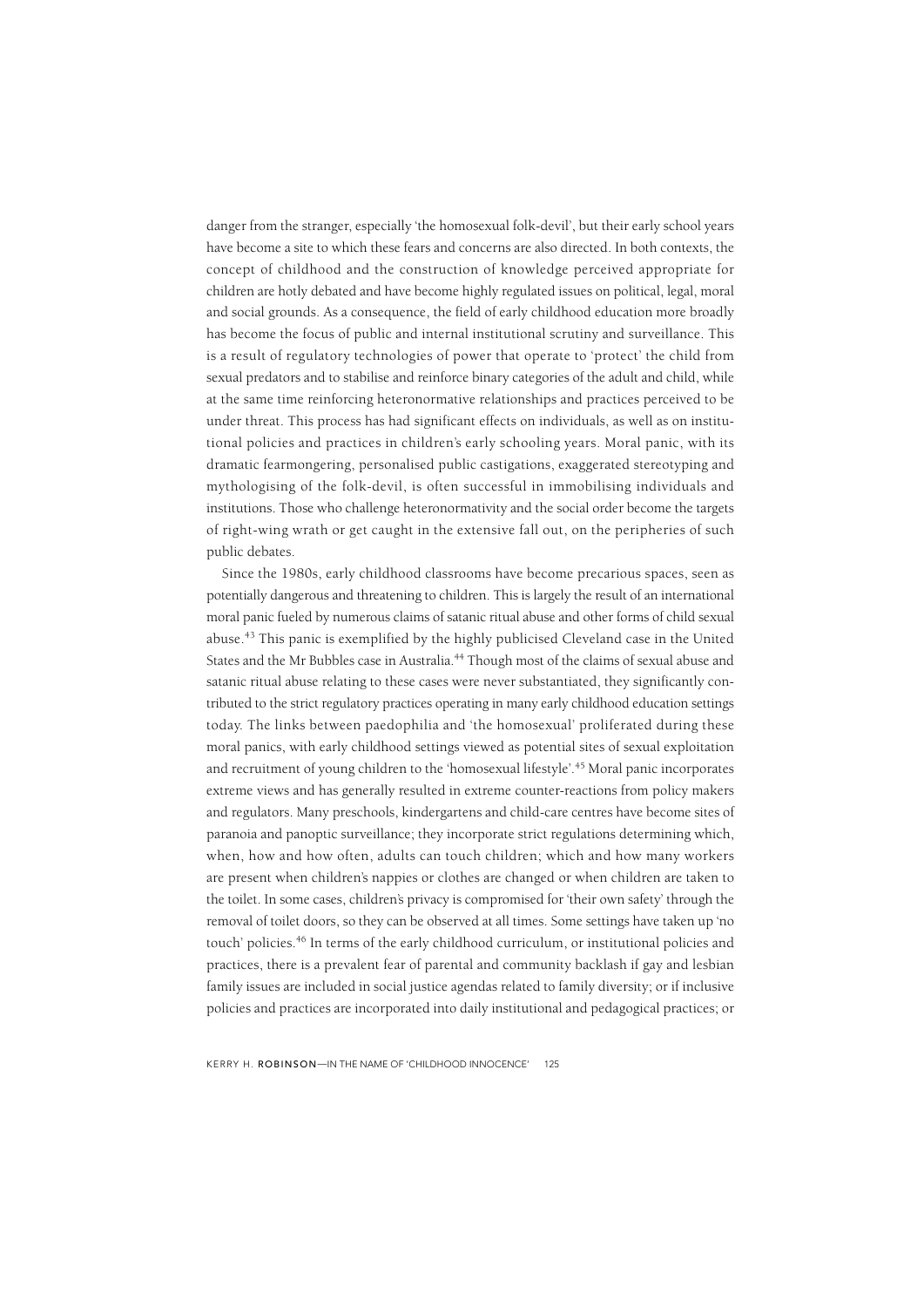if children's questions about sexuality are answered openly and honestly; or even, in some contexts, if young boys are allowed to cross-dress while playing dress-ups.47

Moral panic around children and sexuality has resulted in teachers and child-care workers developing personal fears and paranoia about falling victim to false allegations of inappropriate behaviour—which can destroy careers—and about potential individual and organisational litigation, which has seen soaring insurance costs for institutions. Joseph Tobin has also argued that the moral panic around child abuse has impacted significantly on the type of professional care given to young children, and on the quality of life of children and their teachers.48 Tobin believes that early childhood educators have been unsure how to stand up to the moral panic and that the institutionalised responses to the potential child abuse problem, such as 'surveying, prohibiting and proscribing interactions among children and their teachers', are for the most part 'misguided, wrong-headed, and counterproductive'.49 These policies are in complete contrast to the dominant discourses that have traditionally constituted 'good practice' in the development of adult and child bonding, such as the importance of stimulation and touch for children's healthy development.<sup>50</sup> The 'no touch policy' has continued to signify the prevailing moral panic associated with child abuse in educational settings from early childhood through to secondary schooling, regulating and defining the boundaries of appropriate interactions between children and carers, students and teachers. Men who have chosen to take up teaching careers in early childhood education or considered it as an option, have particularly felt the effects of this moral panic.<sup>51</sup>

As an educator of pre-service teachers, I have encountered the anxieties of the few male students who take the early childhood education course at my institution. Their practical experiences in early childhood settings often feel uneasy and they frequently feel watched by other, female, staff members. They are often aware of the uneasiness some parents have about having a male early childhood educator working with their children. This surveillance, whether real or imagined, results in self-regulation of their behaviour around children to extremes that their female colleagues do not tend to experience. The hegemonic discourse of masculinity, which feeds into the moral panic, constructs these men as 'gender and sexual suspects'.52 In taking up what is considered women's work in caring for and educating children in their early years, male early childhood workers transgress accepted hegemonic performances of heterosexualised masculinity; they become feminised and simultaneously read as 'gay' and, by association, as potential 'perverts'.

#### — Conclusion

In relation to moral panic, Stanley Cohen makes the critical point that social reaction is *misplaced* or *displaced* towards a target that is not the 'real' problem.<sup>53</sup> As pointed out throughout this essay, moral panic is used as a political strategy by individuals and governments to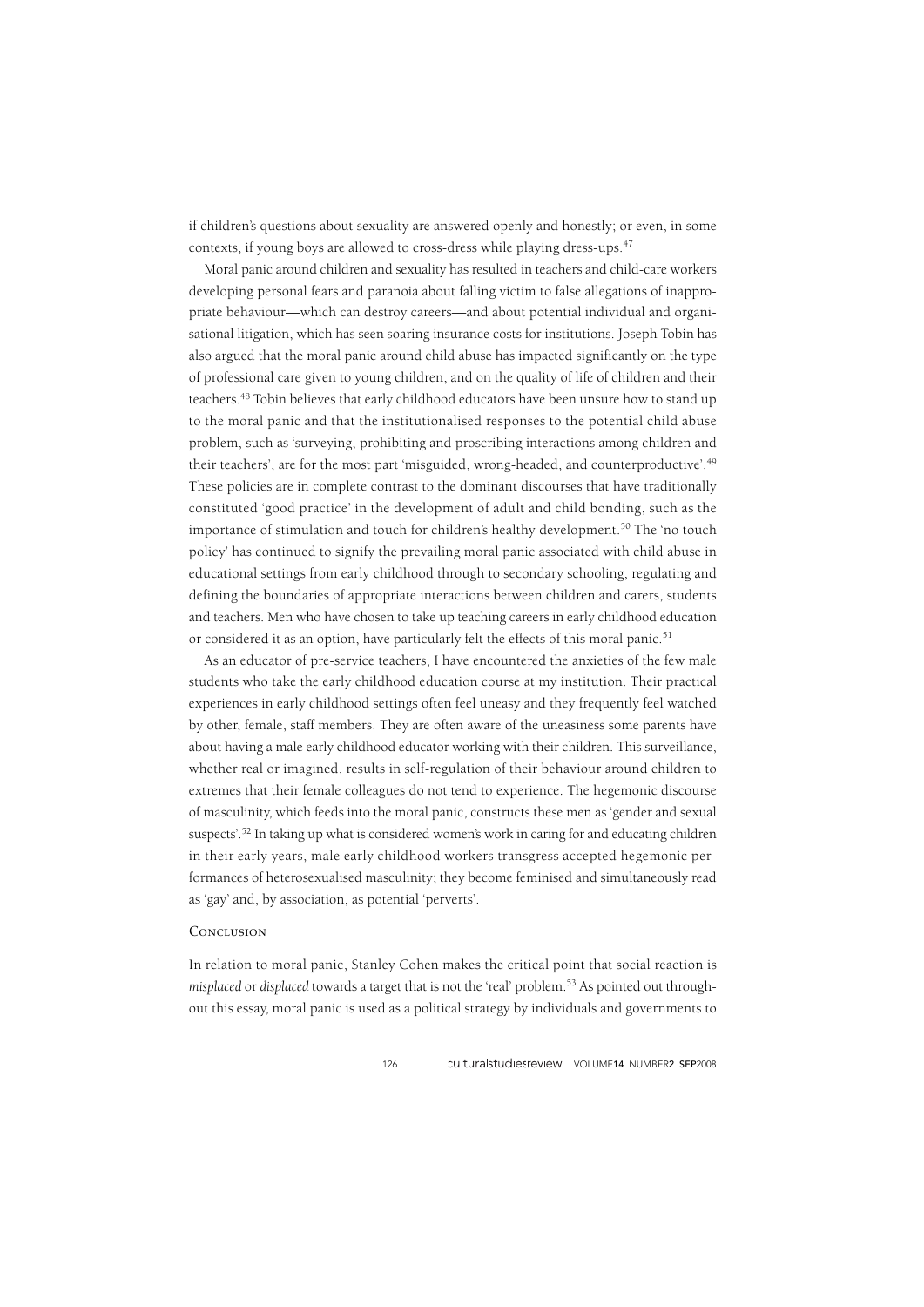manipulate social reaction in favour of their own conservative political agendas. Media frenzies redirect social reaction away from critical issues that warrant public debate, such as human rights and citizenship, towards manufactured 'folk devils' that become the focus of public scaremongering. Consequently, the real problems lie in the lack of civil and human rights extended to non-heterosexuals in a heteronormative social order and the social position of children in society—a position that often renders them powerless and vulnerable to exploitation and abuse from any adult or older person. Significantly, child abuse by known perpetrators, such as relatives, friends and carers—often those in the family home—is experienced more frequently than child sexual abuse perpetrated by strangers.<sup>54</sup> The strategic effects of moral panic, as well as the construction of the homosexual as the sexual predator stranger to be feared, operate to shift the public and private focus away from the everyday dangers that occur in the family home or in other social institutions, such as the church.<sup>55</sup> In these contexts, the perpetrator becomes the 'ordinary' man or woman—those with authority who constitute the very fabric underpinning heteronormative societal structures and social morality.

KERRY H. ROBINSON is Associate Professor in the School of Education at the University of Western Sydney, Australia, where she lectures in sociology and cultural diversity. Her research interests focus on constructions of gendered and sexualised identities, constructions of childhood and sexuality, and 'difficult knowledge'. She is the co-author of *Diversity and Difference in Early Childhood Education: Issues for Theory and Practice* (2006). <K.Robinson@uws.edu.au>

——————————

——————————

——————————

I would like to thank Cristyn Davies for her insightful comments and editing advice.

- 1. Reuters and Erik Jensen, "Gay" Tubbies Face Government Ban', *Sydney Morning Herald*, 29 May 2007.
- 2. Reuters and Jensen.
- 3. Noddy and Big Ears are characters created by the British children's author Enid Blyton, originally published between 1949 and 1963. The television show based on the character is the longest running show in British television, first appearing in 1955 and still being broadcast.
- 4. Reuters and Jensen.
- 5. *British Local Government Act of 1988*.
- 6. A series of early readers on gay families for children aged four and up, written by Vicki and Brenna Harding, a lesbian mother and her daughter.
- 7. Angela McRobbie and Sara L. Thornton, 'Rethinking "Moral Panic" for Multi-mediated Social Worlds', *The British Journal of Sociology*, vol. 46, no. 4, 1995, pp. 559–74.
- 8. See Diana Gittins, *The Child in Question*, Macmillan, London, 1998; Gaile Sloan Cannella, *Deconstructing Early Childhood Education: Social Justice & Revolution*, Peter Lang Publishing, New York, 1997; Gunilla Dahlberg, Peter Moss and Alan Pence, *Beyond Quality in Early Childhood Education and Care*, London, Falmer Press, 1999; Allison James and Alan Prout (eds), *Constructing and Reconstructing Childhood: Contemporary Issues in the Sociological Study of Childhood*, Falmer Press, London, 1990; Susan Greishaber, 'Advocacy and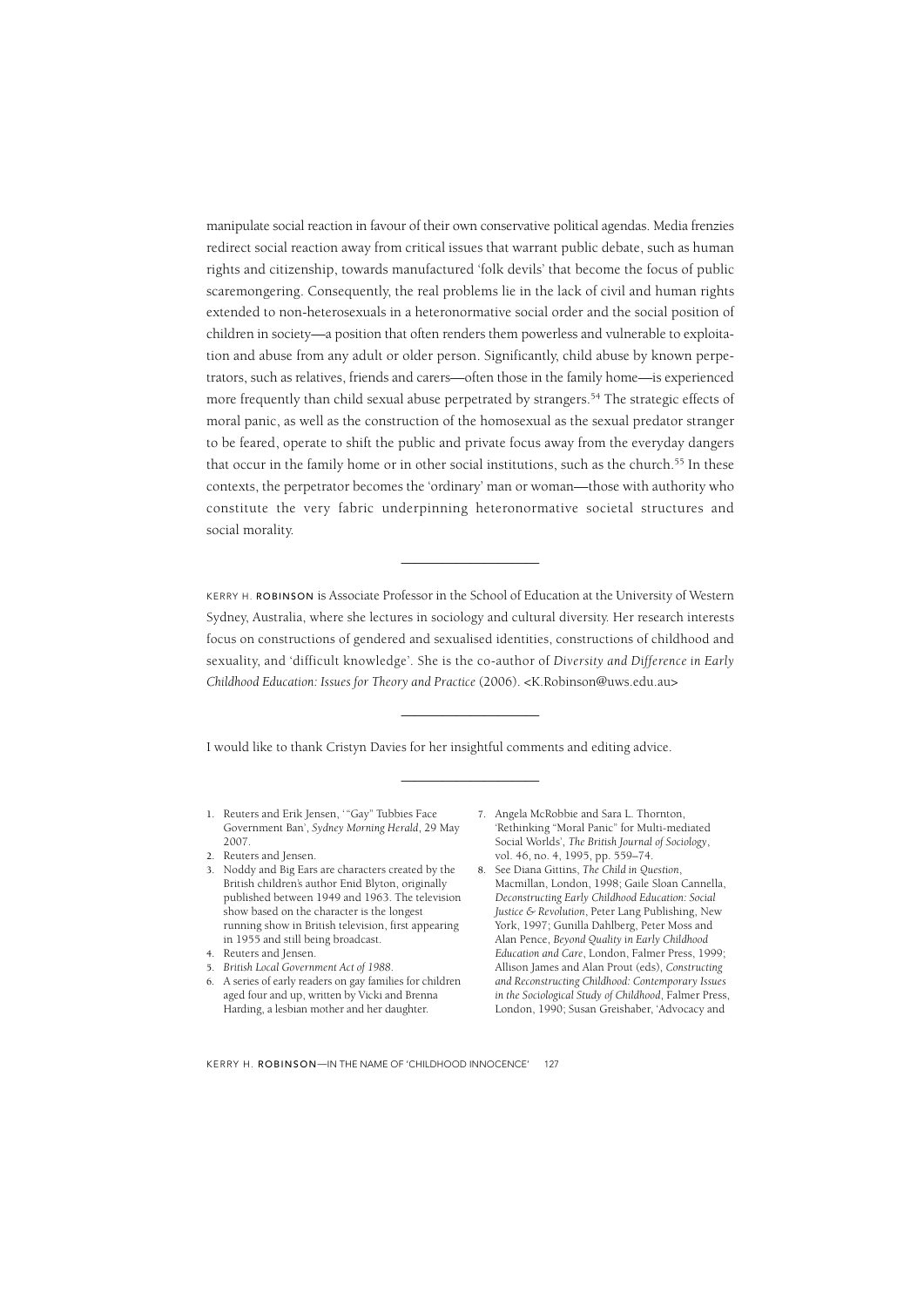Early Childhood Educators: Identity and Cultural Conflict' in Susan Greishaber and Gaille Sloan Cannella (eds), *Embracing Identities in Early Childhood Education: Diversity and Possibilities*, Teachers College Press, New York, 2001, pp. 60–72; Robinson, 'Making the Invisible Visible'; Kerry H. Robinson, ' "Queerying" Gender: Heteronormativity in Early Childhood Education', *Australian Journal of Early Childhood*, vol. 30*,* no. 2, 2005, pp. 19–28.

- 9. See Robinson, ' "Queerying" Gender'.
- 10. Louise Jackson, 'Childhood and Youth', in Hera G. Cock and Matt Houlbrook (eds), *The Modern History of Sexuality*, Palgrave Macmillan, Basingstoke, 2006, pp. 231–55.
- 11. Kerry H. Robinson, 'Childhood and Sexuality: Adult Constructions and Silenced Children' in Jan Mason and Toby Fattore (eds), *Children Taken Seriously in Theory, Policy and Practice*, Jessica Kingsley Publishers, London, 2005, pp. 66–78; See also See Kitzinger, 'Who are you Kidding?', in James and Prout (ed.).
- 12. James Kincaid, 'Producing Erotic Children' in Steven Bruhm and Natasha Hurley (eds), *Curiouser: On the Queerness of Children*, University of Minneapolis, London, 2004, pp. 316.
- 13. Jackson, 'Childhood and Youth', p. 233.
- 14. Jackson, 'Childhood and Youth', p. 249.
- 15. Michel Foucault, *The History of Sexuality: An Introduction,* vol. 1, trans Robert Hurley, Vintage Books, New York, 1978.
- 16. James Kincaid, *Child-Loving: The Erotic Child and Victorian Culture*, Routledge, London, 1992, p. 4.
- 17. Chas Critcher, *Moral Panic and the Media*, Open University Press, Buckingham, 2003, p. 15.
- 18. Joseph Tobin, 'Introduction: The Missing Discourse of Pleasure and Desire', in Joseph Tobin (ed.), *Making Place for Pleasure in Early Childhood Education*, Yale University Press, New Haven and London, 1997, pp. 1–38.
- 19. Stanley Watney, *Policing Desire: Pornography, AIDS and the Media*, Methuen, London, 1987.
- 20. McRobbie and Thornton, 'Rethinking "Moral Panic"', p. 562.
- 21. Amanda Meade, 'Mums No Fun for Kindy Cops' *The Australian*, 10 June 2004.
- 22. *Amendment to Marriage Act 2004*. <http://www. comlaw.gov.au/comlaw/Legislation/Act1.nsf/0/ 39F666A6C4F47432CA256F7200119644/\$file/ 1262004.pdf>.
- 23. Meade.
- 24. Kenneth Nguyen, 'Two Mums' Episode Sparks Rows, *Age*, 4 June 2004.
- 25. Nguyen. 26. Letters to the editor, *Sydney Morning Herald*,
- 7 June 2004, p. 12.
- 27. See editorial, *Age*, 7 June 2004; 'MPs Stunned by *Play School* Gay Mums, *Age* 3 June 2004.
- 28. See letters to the editor, *Sydney Morning Herald*, 7 June 2004, p. 12.
- 29. Editorial, *Age*, 7 June 2004.
- 30. Robinson, 'Making the Invisible Visible'.
- 31. Betsy Cahill and Rachel Theilheimer, 'Stonewall in the Housekeeping Area: Gay and Lesbian Issues in the Early Childhood Classroom' in William. J. Letts IV and James T. Sears (eds), *Queering Elementary Education: Advancing the Dialogue About Sexualities and Schooling*, Rowman & Littlefield Publishers, Lanham, 1999, pp. 39–50.
- 32. Robinson, "Queerying" Gender'.
- 33. Berry Mayall, *Children, Health and the Social Order*, Open University Press, Buckingham, 1996, p. 1.
- 34. Anna Krien, 'Concern over "Gay School" ', *Age*, 3 June 2004.
- 35. McRobbie and Thornton, 'Rethinking "Moral Panic'
- 36. Editorial, *Age*, 7 June 2004.
- 37. Krien.
- 38. Susie O'Brien, 'Upset at Kinder Gay Family Guide', *Herald Sun*, 5 August 2005.
- 39. Sean P. Hier, 'Risk and Panic in Late Modernity: Implications of the Converging Sites of Anxiety', *British Journal of Sociology*, vol. 54, no. 1, 2003, p. 4.
- 40. Hier, p. 15.
- 41. Hier, p. 17.
- 42. Hier, p. 19.
- 43. John Pratt, 'Child Sexual Abuse: Purity and Danger in an Age of Anxiety', *Crime, Law & Social Change*, vol. 43, 2005, p. 263–87.
- 44. The Cleveland affair involved the removal of numerous children from their families after medical doctors, undertaking routine check-ups, reported that they believed the children had been abused. The Mr Bubbles case involved allegations that children were being sexually abused in an early childhood day-care centre. Among the allegations were that one of the accused, who dressed up in a clown's outfit, performed satanic ritual abuse on children. Both cases were highly publicised. In both cases most of the allegations .<br>were unsubstantiated.
- 45. James R. King, *Uncommon Caring: Learning from Men who Teach Young Children*, Teachers College Press, New York, 1998; James R. King, 'Keeping it Quiet: Gay Teachers in the Primary Grades', in Joseph Tobin (ed.), *Making a Place for Pleasure in Early Childhood Education*, Yale University Press, New Haven and London, 1997, pp. 235–50; Jonathan G. Silin, 'The Pervert in the Classroom', in Tobin (ed.), *Making a Place for Pleasure* pp. 214–34; Jonathon G. Silin, *Sex, Death and the*

128 Culturalstudiesreview VOLUME14 NUMBER2 SEP2008